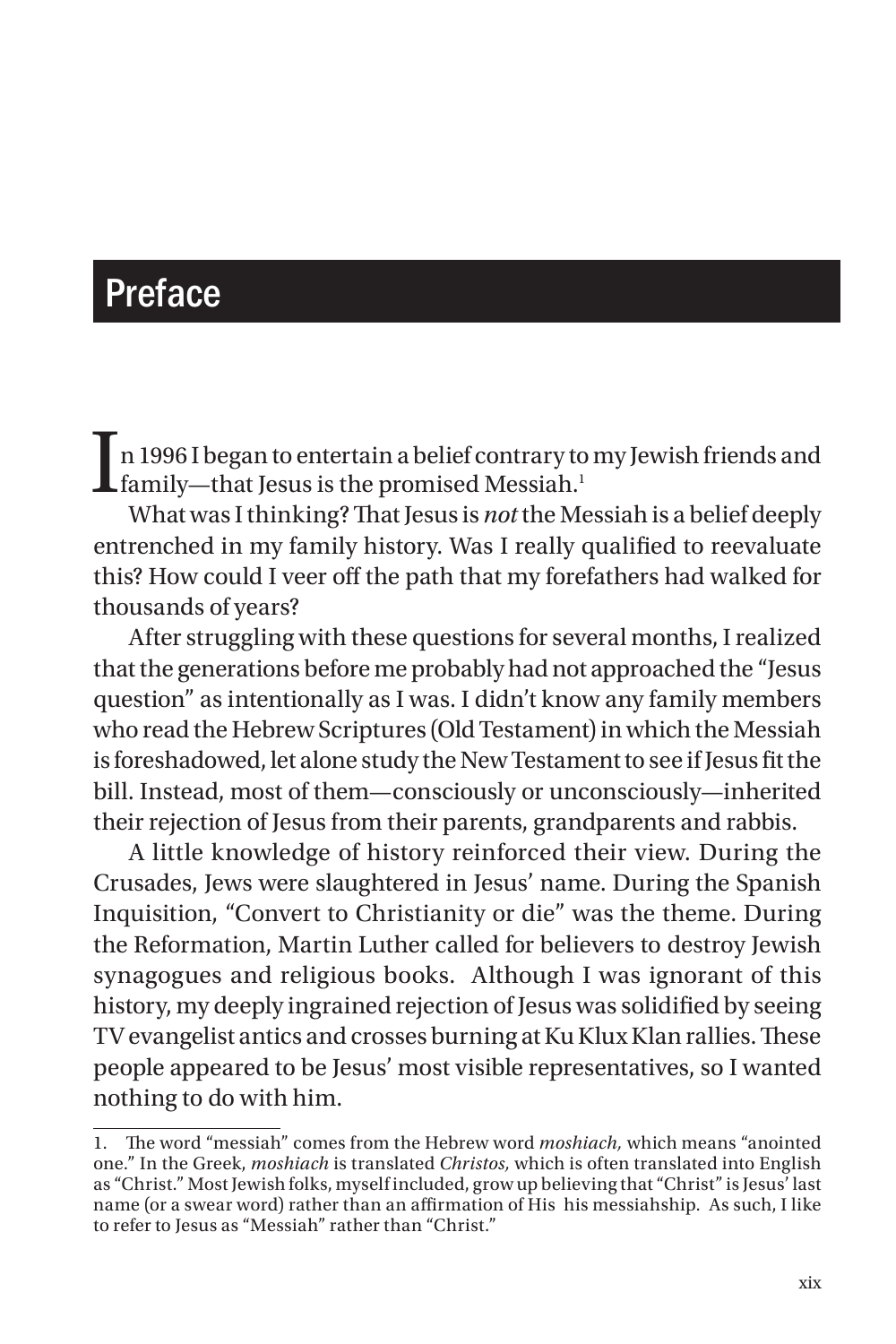## **What Softened My Stance?**

While recovering from a series of personal trials, I was encouraged by friends to pray for strength and wisdom. Desperate, I dabbled in prayer, and within a few days I sensed that the God of my ancestors was indeed still alive and well. Unable to ignore his existence, I set out to learn more about Him. But where to start?

It was Christians who seemed most interested in talking about God. These people focused on growing, learning and healing—with God at the center of their lives. But the thought of becoming a "Christian" seemed strange. How could I make that leap when I knew nothing about Jesus? I realized how strongly held my disbelief was, yet how little I knew. As an educated, intelligent businesswoman, I reckoned that it was time to investigate.

In spite of my (real or imagined) family opposition, I braved the journey with an open mind as best I could. Discovering information about Jesus that contradicted my core disbeliefs disturbed me, but it eventually produced fruit in every area of my life—beyond my wildest expectations. Had I not ventured outside of my pre-conceived theology and my ancestors' belief system, I would have missed it.

Shortly after coming to faith in Jesus I had my fateful lunch with Elizabeth (see the Prologue). It was the beginning of realizing that I hadn't "converted" from Judaism to Christianity, but rather, I had become a Jewish believer in Messiah. Learning about the Hebraic roots of Christianity helped me better understand the Bible and the historical context in which it was written.

In 2003 I wrote an 8-page paper for my friends at church. It was called "Why I Don't Eat Pork," and it was born out of a need to explain my new eating habits to my Christian friends. Several years later, while working as an editor for First Fruits of Zion (FFOZ), I was asked to compile the writings of D. Thomas Lancaster that related to the Bible's food laws, especially clean and unclean meats of Leviticus 11. I thought that the book needed an introduction, so I offered to write it.

I guess I had a lot to say. The book eventually morphed into *Holy Cow!* and was first published by FFOZ in 2005. Although it was not the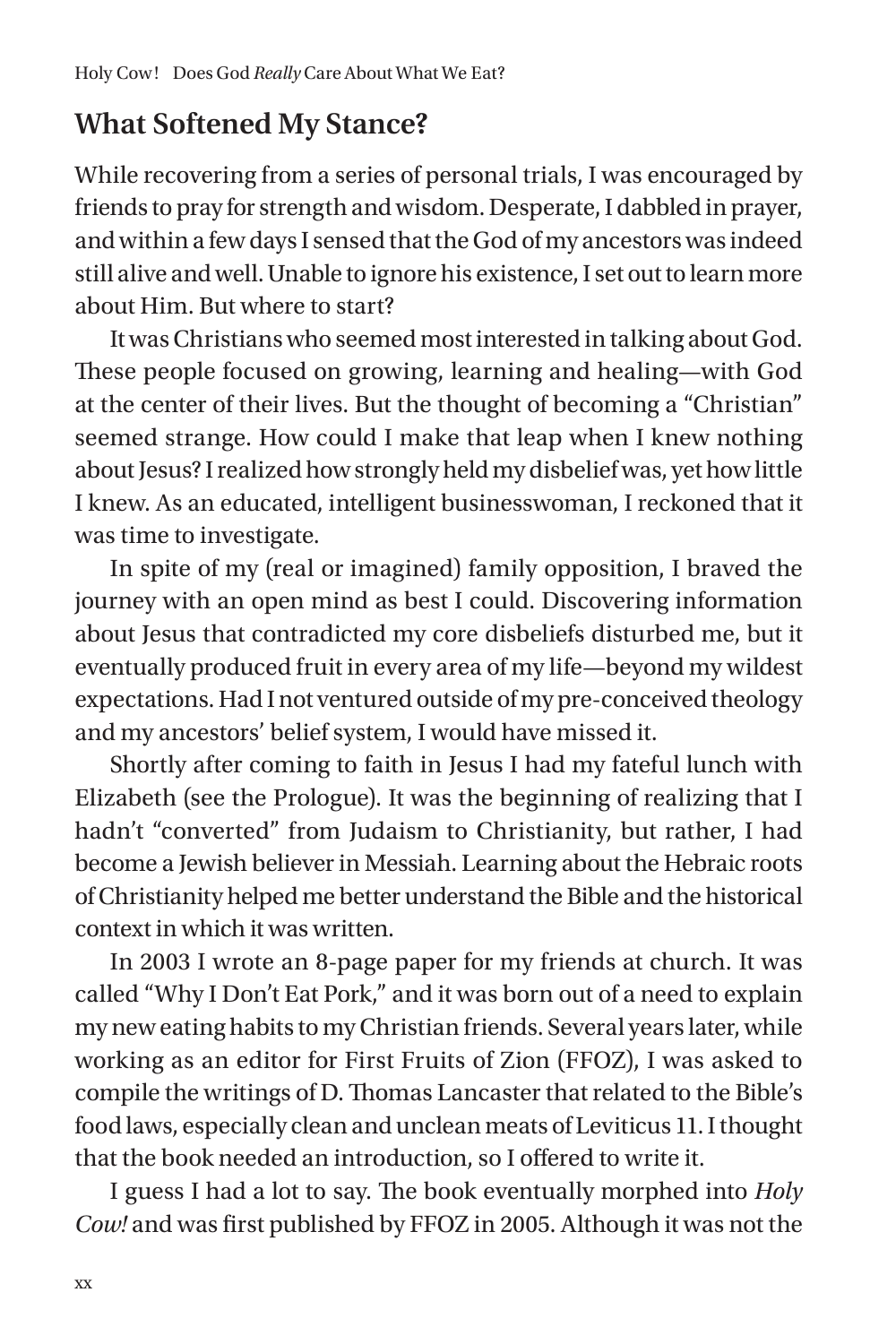Preface

first book on biblical eating, it was unique in the territory it covered and how it was addressed.

In 2006 my son was born, which began my slow drift away from FFOZ due to motherhood demands. Parenting, gardening, family nutrition became my new areas of interest. In 2009 I co-wrote the *What the Bible Says about Healthy Living Cookbook*, and I happily immersed myself in "life application." While I was not actively spreading *Holy Cow!*'s message, its content was still important to me.

Since then, my interest in biblical eating was mostly for my family's benefit; after moving to Richmond from Chicago in 2011, just getting meals on the table was a feat. Between moving twice, parenting, finishing *Holy Cow*!'s second edition, hosting a radio show and creating a new life on the other side of the country, I had no interest in being a voice for this topic. When I restarted my real estate vocation on top of that, being a public biblical eating advocate really dropped off the radar.

## **You want me to do what?**

In 2012 my son's Christian school was having a fundraiser and needed volunteers. I signed up to help and found myself serving pulled pork, fried clams and baked beans with ham.

To say I felt conflicted was an understatement.

On one hand, this group of teachers, parents and students were some of the kindest, most joy-filled, devoted, Bible believing followers of Jesus that I'd ever met. Did God *really* care about what they were eating?

On the other hand, I had just updated the second edition of this work and was more convinced than ever that logically, theologically and physiologically, God designed certain meats to be eaten. The stuff I was serving wasn't it.

What did God think? What did I think? What did their bodies think? I pushed aside the questions and focused on loving my neighbor.

In my new life in Richmond, I usually held my tongue when the topic of faith and food / health came up. In my experience, sharing thoughts about God's design for eating (especially my views on unclean meat) was not the best way to make new friends in the land flowing with bacon and barbeque (pulled pork).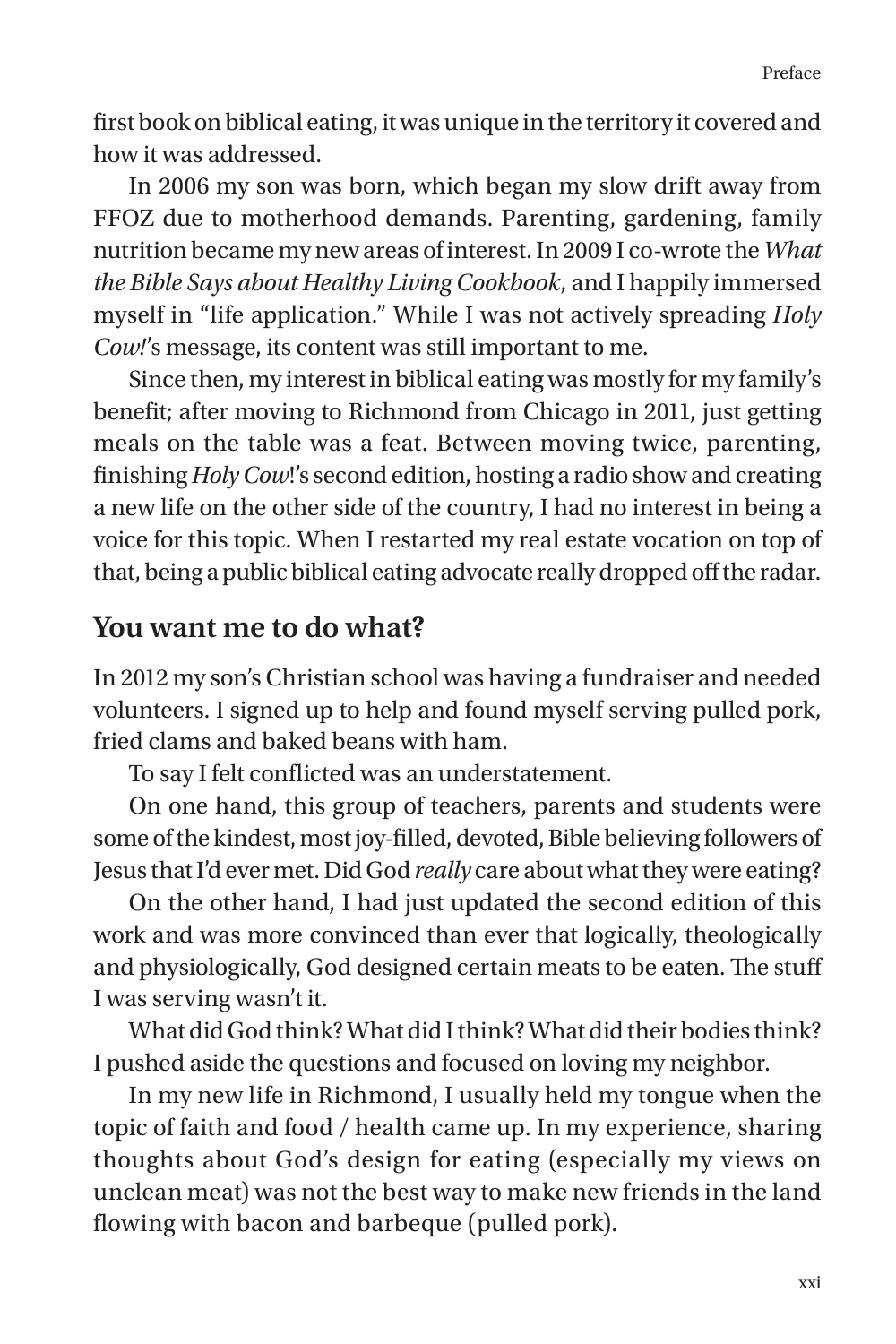But the reality of our society's deteriorating health—especially in Christianity—haunted me. Many friends have been diagnosed with and died from cancer. Well-meaning Christians earnestly seek prayer *after* loved ones are diagnosed, but seeking prevention wisdom, courtesy of the Creator, seemed to fall on deaf ears.

Why?

In 2018 my husband and I read *The Unseen Realm: Recovering the Supernatural Worldview of the Bibl*e by Dr. Michael Heiser. (Side note, this book is written towards scholars. If I had to do it again, I'd buy and read his simpler book, *Supernatural: What the Bible Teaches about the Unseen World And Why It Matters.*)

In a nutshell, it opened my eyes to both the reality of spiritual warfare and the power we have as Believers—through Messiah and the Holy Spirit—to overcome and defeat the enemy. What was previously a Sunday school lesson (think full armor of God costumes, songs and posters) was becoming real to me.

A short time after my eyes were opened to the unseen realm, I encountered some of the most intense personal struggles I had ever experienced. Although I was a "Believer" in Jesus, the truth was that over the years the enemy had deeply infiltrated my faith life, as evidenced by the fear, anger and anxiety I lived under. This wake-up call forced me into a season of repentance, healing and restoration of my faith, more committed to and focused on Jesus than I ever had been.

As the concept of spiritual warfare and the power to overcome through Jesus became more vivid, *it became clear that there are truly crafty powers and principalities that are intent on derailing believers in Messiah in any way possible*. Most of us "believe" that—but do we *live* like we believe it? We ignore that reality to our own peril.

What does this have to do with what we eat?

I believe that the church's refusal to heed God's call to care for their bodies is a huge asset for the enemy. Cancer, heart disease, diabetes, obesity, and chronic fatigue all help Satan's cause. The fewer, healthier Christians in the world, the fewer voices for the Lord. By tempting us away from God's ingredients, he lures us towards foods that weaken our bodies and therefore our ability to fight for the Gospel. Echoes of Eden plague us: "Did God really say not to eat…?"